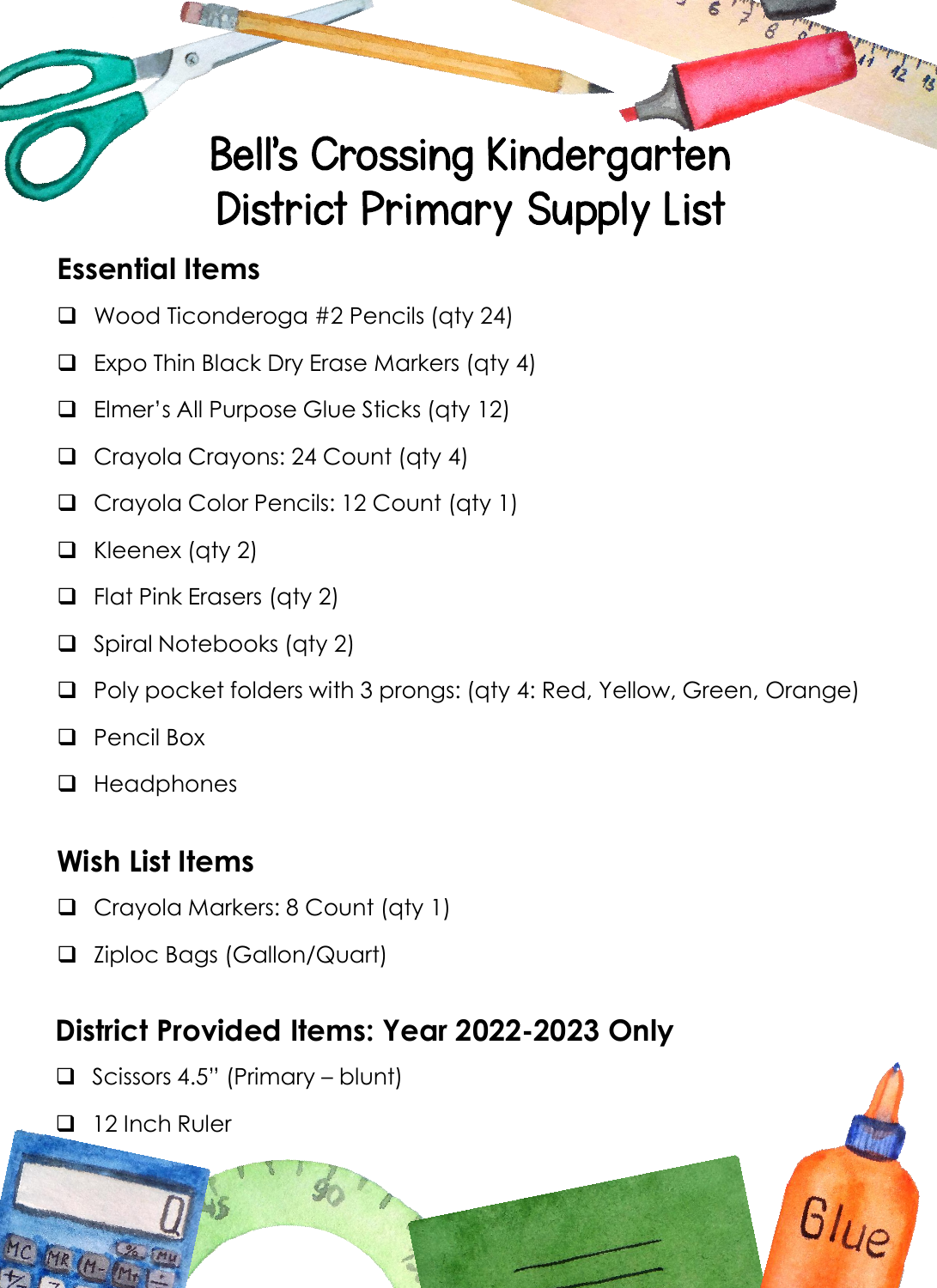## Bell's Crossing Ist Grade District Primary Supply List

#### **Essential Items**

- ❑ Wood Ticonderoga #2 Pencils (qty 24)
- ❑ Expo Thin Black Dry Erase Markers (qty 4)
- ❑ Elmer's All Purpose Glue Sticks (qty 12)
- ❑ Crayola Crayons: 24 Count (qty 4)
- ❑ Crayola Color Pencils: 12 Count (qty 1)
- ❑ Kleenex (qty 2)
- ❑ Flat Pink Erasers (qty 2)
- ❑ Marble Composition Books (qty 6)
- ❑ Poly pocket folders with 3 prongs (qty 2: Blue and Green)
- ❑ Pencil Box
- ❑ Earbuds or Headphones

## **Wish List Items**

- ❑ Ziploc Bags Quart Size (qty 1)
- ❑ Ziploc Bags Gallon Size (qty 1)

- ❑ Scissors 4.5" (Primary blunt)
- ❑ 12 Inch Ruler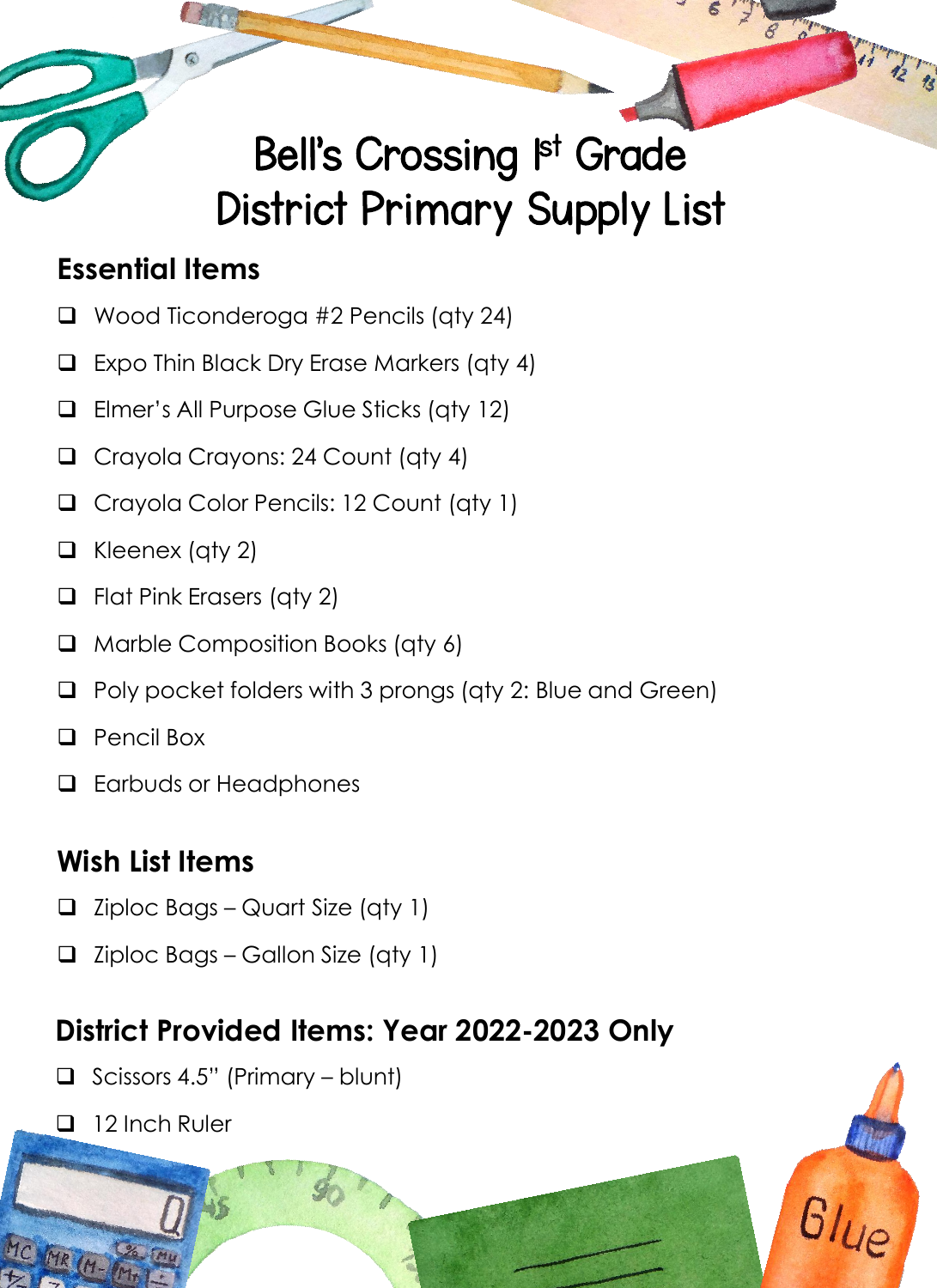# Bell's Crossing 2nd Grade District Primary Supply List

#### **Essential Items**

- ❑ Wood Ticonderoga #2 Pencils (qty 24)
- ❑ Expo Thin Black Dry Erase Markers (qty 4)
- ❑ Elmer's All Purpose Glue Sticks (qty 12)
- ❑ Crayola Crayons: 24 Count (qty 4)
- ❑ Crayola Color Pencils: 12 Count (qty 1)
- ❑ Kleenex (qty 2)
- ❑ Flat Pink Erasers (qty 2)
- ❑ Black and White Marble Composition Books (qty 4)
- ❑ Poly pocket folders with 3 prongs (qty 2: Red and Green)
- ❑ Pencil Box
- ❑ Earbuds or Headphones

## **Wish List Items**

❑ Highlighter (qty 1)

- ❑ Ziploc Bags (Gallon/Quart)
- ❑ Crayola Markers: 8 Count (qty 1) ❑ Post-it Notes

- ❑ Scissors 4.5" (Primary blunt)
- ❑ 12 Inch Ruler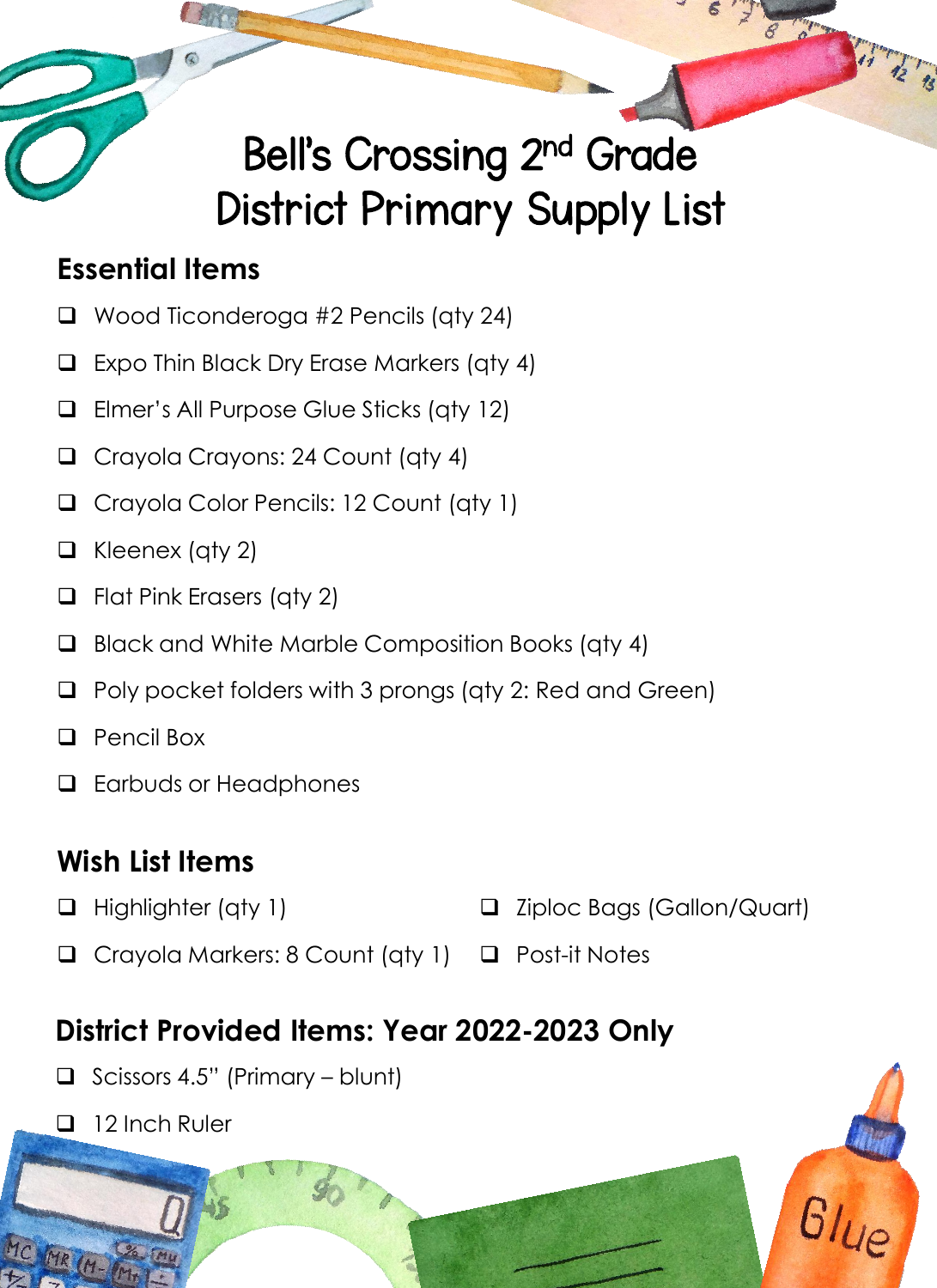## Bell's Crossing 3rd Grade District Primary Supply List

#### **Essential Items**

- ❑ Wood Ticonderoga #2 Pencils (qty 24)
- ❑ Expo Black Dry Erase Markers (qty 4)
- ❑ Elmer's All Purpose Glue Sticks (qty 12)
- ❑ Crayola Markers: 8 Count
- ❑ Crayola Color Pencils: 12 Count (qty 1)
- ❑ Kleenex (qty 2)
- ❑ Flat Pink Erasers (qty 2)
- ❑ Notebook Paper (qty 4)
- ❑ Marble Composition Books (qty 6)
- ❑ Binder (1" slant ring heavy duty Avery) with dividers
- ❑ Pencil Pouch
- ❑ Earbuds or Headphones

### **Wish List Items**

- ❑ Crayola Crayons: 24 Count (qty 2) ❑ Post-it Notes (2 packages)
- ❑ Highlighters (qty 2) ❑ Handheld Pencil Sharpener

- ❑ Scissors 6" (Intermediate blunt)
- ❑ 12 Inch Ruler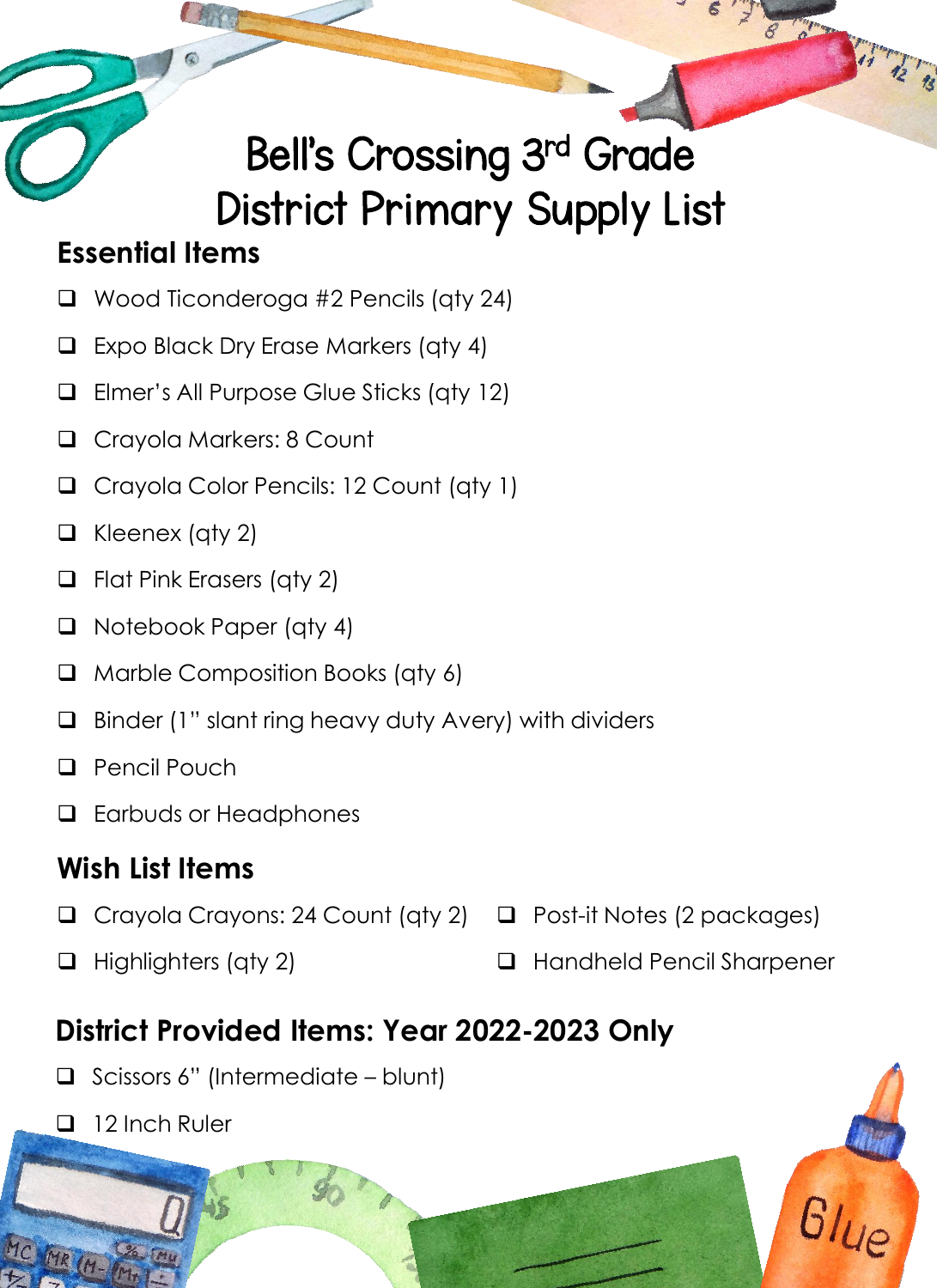## Bell's Crossing 4th Grade District Primary Supply List

#### **Essential Items**

- ❑ Wood Ticonderoga #2 Pencils (qty 24)
- ❑ Expo Black Dry Erase Markers (qty 4)
- ❑ Elmer's All Purpose Glue Sticks (qty 12)
- ❑ Crayola Markers: 8 Count
- ❑ Crayola Color Pencils: 12 Count (qty 1)
- ❑ Kleenex (qty 2)
- ❑ Flat Pink Erasers (qty 2)
- ❑ Notebook Paper (qty 4)
- ❑ Marble Composition Books (qty 6)
- ❑ Poly Pocket Folders with 3 prongs (qty 5: Red, Blue, Green, Orange, Yellow)
- ❑ Pencil Box
- ❑ Earbuds or Headphones

### **Wish List Items**

❑ Highlighters (qty 2)

❑ Ziploc Bags (Quart Size)

❑ Ziploc Bags (Gallon Size)

- ❑ Scissors 6" (Intermediate blunt)
- ❑ 12 Inch Ruler